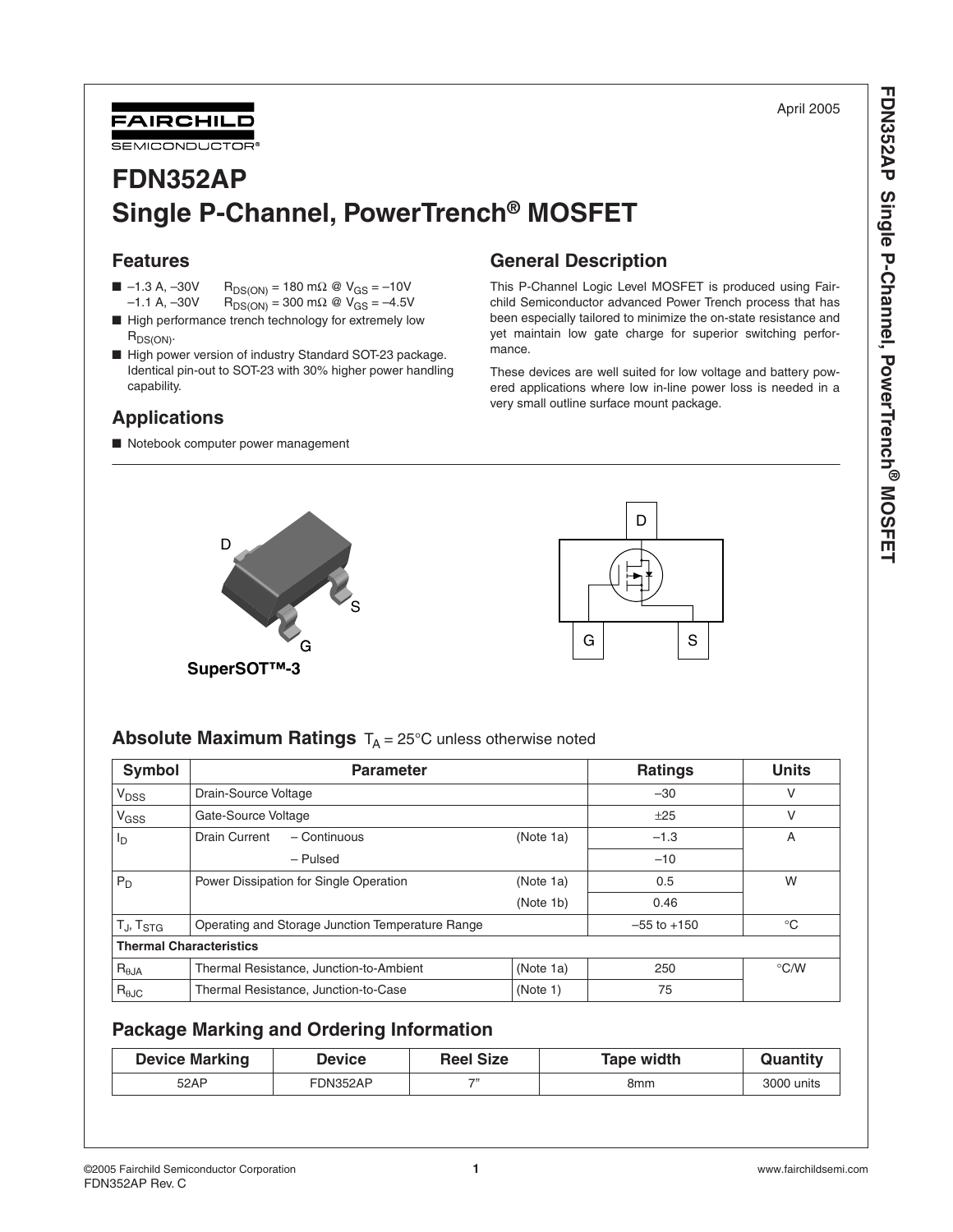| í                                            |
|----------------------------------------------|
| ċ                                            |
| I<br>$\ddot{\phantom{a}}$                    |
| J<br>י<br>י<br>:<br>ı<br>$\frac{1}{2}$<br>i) |
| i<br>i<br>۔<br>ا                             |

| <b>Symbol</b>                                    | <b>Parameter</b>                                         | <b>Test Conditions</b>                                                                                                      | Min    | <b>Typ</b>        | <b>Max</b>        | <b>Units</b>        |
|--------------------------------------------------|----------------------------------------------------------|-----------------------------------------------------------------------------------------------------------------------------|--------|-------------------|-------------------|---------------------|
| <b>Off Characteristics</b>                       |                                                          |                                                                                                                             |        |                   |                   |                     |
| <b>BV<sub>DSS</sub></b>                          | Drain-Source Breakdown Voltage                           | $V_{GS} = 0 V$ , $I_D = -250 \mu A$                                                                                         | $-30$  |                   |                   | V                   |
| $\Delta$ BV <sub>DSS</sub><br>$\Delta T_{\rm d}$ | Breakdown Voltage Temperature Coefficient                | $I_D = -250 \mu A$ , Referenced to 25°C                                                                                     |        | $-17$             |                   | $mV$ <sup>o</sup> C |
| l <sub>DSS</sub>                                 | Zero Gate Voltage Drain Current                          | $V_{DS} = -24 V, V_{GS} = 0 V$                                                                                              |        |                   | $-1$              | μA                  |
| lgss                                             | Gate-Body Leakage                                        | $V_{GS} = \pm 25V$ , $V_{DS} = 0 V$                                                                                         |        |                   | ±100              | nA                  |
|                                                  | On Characteristics (Note 2)                              |                                                                                                                             |        |                   |                   |                     |
| $V_{GS(th)}$                                     | Gate Threshold Voltage                                   | $V_{DS} = V_{GS}$ , $I_D = -250 \mu A$                                                                                      | $-0.8$ | $-2.0$            | $-2.5$            | V                   |
| $\Delta V$ GS(th)<br>$\Delta T_{\rm J}$          | Gate Threshold Voltage<br><b>Temperature Coefficient</b> | $I_D = -250 \mu A$ , Referenced to 25°C                                                                                     |        | 4                 |                   | mV/°C               |
| $R_{DS(on)}$                                     | <b>Static Drain-Source</b><br>On-Resistance              | $V_{GS} = -10 V$ , $I_D = -1.3 A$<br>$V_{GS} = -4.5 V, I_D = -1.1 A$<br>$V_{GS} = -4.5 V$ , $I_D = -1.1 A$ , $T_J = 125$ °C |        | 150<br>250<br>330 | 180<br>300<br>400 | $m\Omega$           |
| $g_{FS}$                                         | <b>Forward Transconductance</b>                          | $V_{DS} = -5 V$ , $I_D = -0.9 A$                                                                                            |        | 2.0               |                   | S                   |
|                                                  | <b>Dynamic Characteristics</b>                           |                                                                                                                             |        |                   |                   |                     |
| $C_{iss}$                                        | Input Capacitance                                        | $V_{DS}$ = -15 V, V <sub>GS</sub> = 0 V, f = 1.0 MHz                                                                        |        | 150               |                   | рF                  |
| $C_{\rm oss}$                                    | <b>Output Capacitance</b>                                |                                                                                                                             |        | 40                |                   | pF                  |
| C <sub>rss</sub>                                 | Reverse Transfer Capacitance                             |                                                                                                                             |        | 20                |                   | pF                  |
|                                                  | <b>Switching Characteristics (Note 2)</b>                |                                                                                                                             |        |                   |                   |                     |
| $t_{d(on)}$                                      | Turn-On Delay Time                                       | $V_{DD} = -10 V, I_D = -1 A,$                                                                                               |        | 4                 | 8                 | ns                  |
| $\mathsf{t}_{\mathsf{r}}$                        | Turn-On Rise Time                                        | $V_{GS} = -10 V$ , R <sub>GEN</sub> = 6 $\Omega$                                                                            |        | 15                | 28                | ns                  |
| $t_{d(off)}$                                     | Turn-Off Delay Time                                      |                                                                                                                             |        | 10                | 18                | ns                  |
| $\mathfrak{t}_{\mathfrak{f}}$                    | Turn-Off Fall Time                                       |                                                                                                                             |        | 1                 | $\overline{2}$    | ns                  |
| $Q_{q}$                                          | <b>Total Gate Charge</b>                                 | $V_{DS} = -10V$ , $I_D = -0.9 A$ ,                                                                                          |        | 1.4               | 1.9               | nС                  |
| $Q_{gs}$                                         | Gate-Source Charge                                       | $V_{GS} = -4.5 V$                                                                                                           |        | 0.5               |                   | пC                  |
| $Q_{qd}$                                         | Gate-Drain Charge                                        |                                                                                                                             |        | 0.5               |                   | nC                  |
|                                                  | Drain-Source Diode Characteristics and Maximum Ratings   |                                                                                                                             |        |                   |                   |                     |
| ls                                               | Maximum Continuous Drain–Source Diode Forward Current    |                                                                                                                             |        |                   | $-0.42$           | A                   |
| $V_{SD}$                                         | Drain-Source Diode Forward Voltage                       | $V_{GS} = 0 V$ , $I_S = -0.42 A$<br>(Note 2)                                                                                |        | $-0.8$            | $-1.2$            | $\vee$              |
| $t_{rr}$                                         | Diode Reverse Recovery Time                              | $I_F = -3.9 A$                                                                                                              |        | 17                |                   | ns                  |
| $\mathsf{Q}_{\mathsf{r}\mathsf{r}}$              | Diode Reverse Recovery Charge                            | $dl_F/dt = 100$ A/µs                                                                                                        |        | $\overline{7}$    |                   | пC                  |

**Notes:**  1. RθJA is the sum of the junction-to-case and case-to-ambient thermal resistance where the case thermal reference is defined as the solder mounting surface of the drain pins.  $\rm\,R_{\rm \,60C}$  is guaranteed by design while  $\rm\,R_{\rm \,60C}$  is determined by the user's board design.

(a)  $R_{\theta JA} = 250^{\circ}$ C/W when mounted on a 0.02 in<sup>2</sup> pad of 2oz. copper.

(b)  $R_{\theta JA}$  = 270°C/W when mounted on a 0.001 in<sup>2</sup> pad of 2oz. copper.

2. Pulse Test: Pulse Width < 300µs, Duty Cycle < 2.0%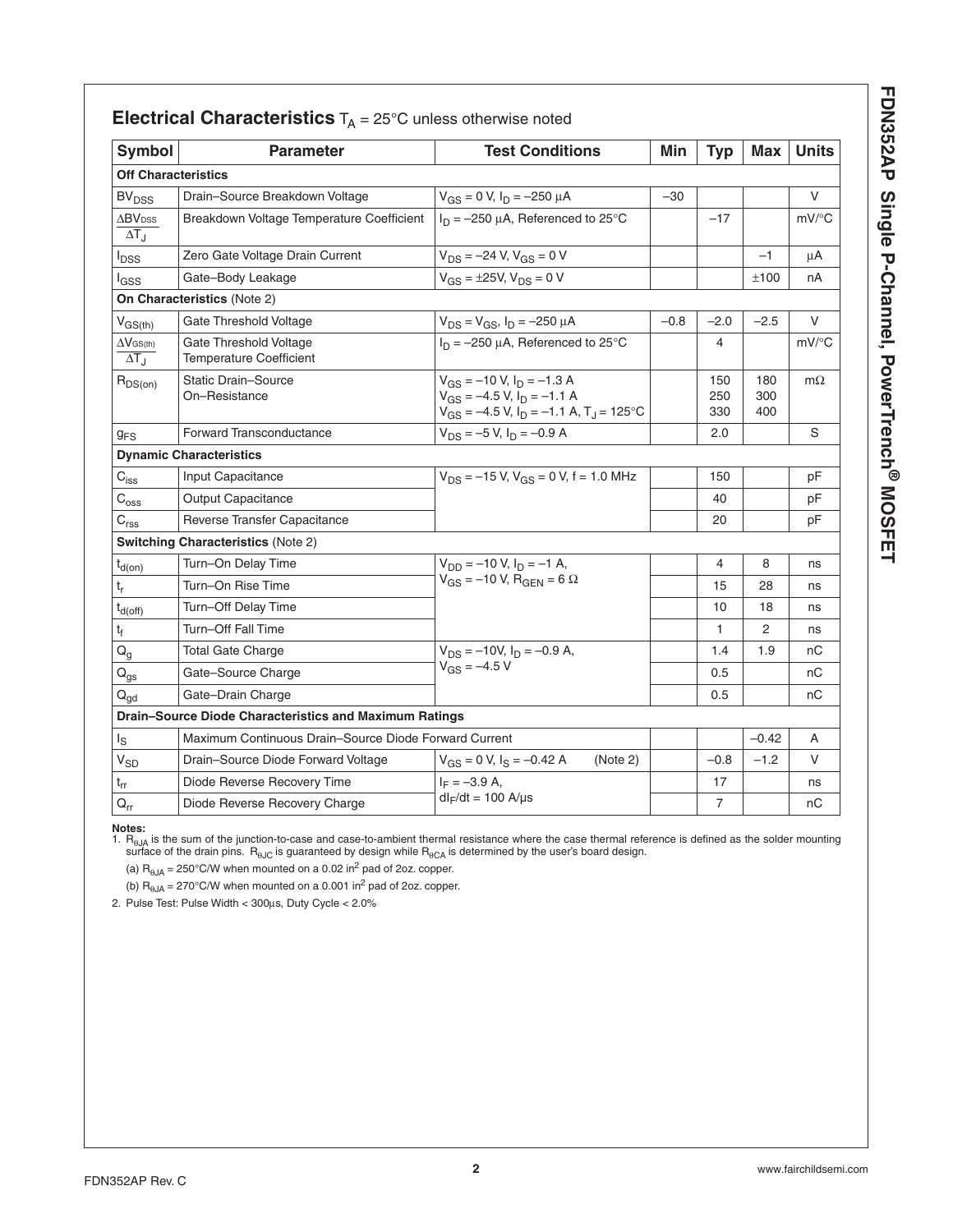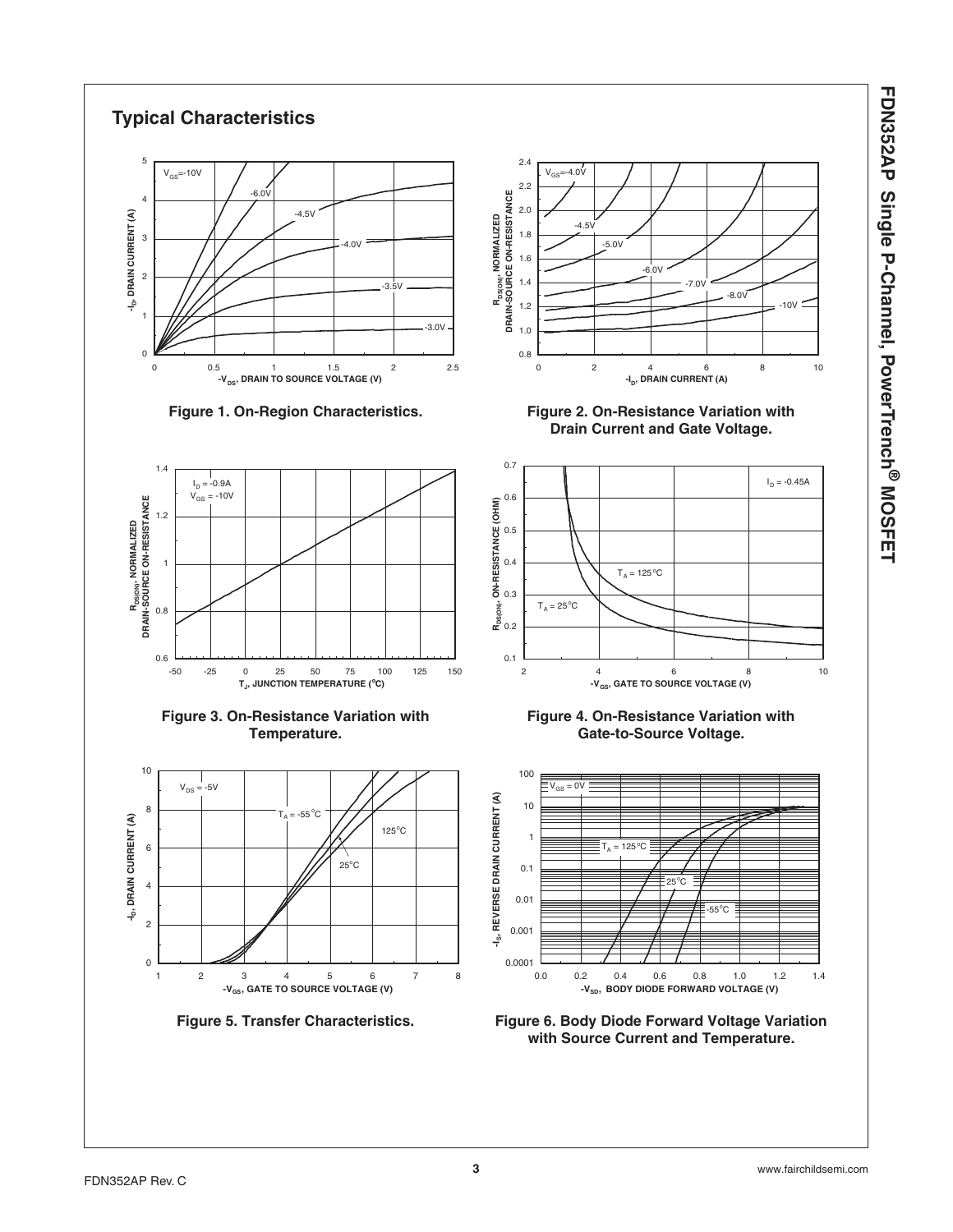